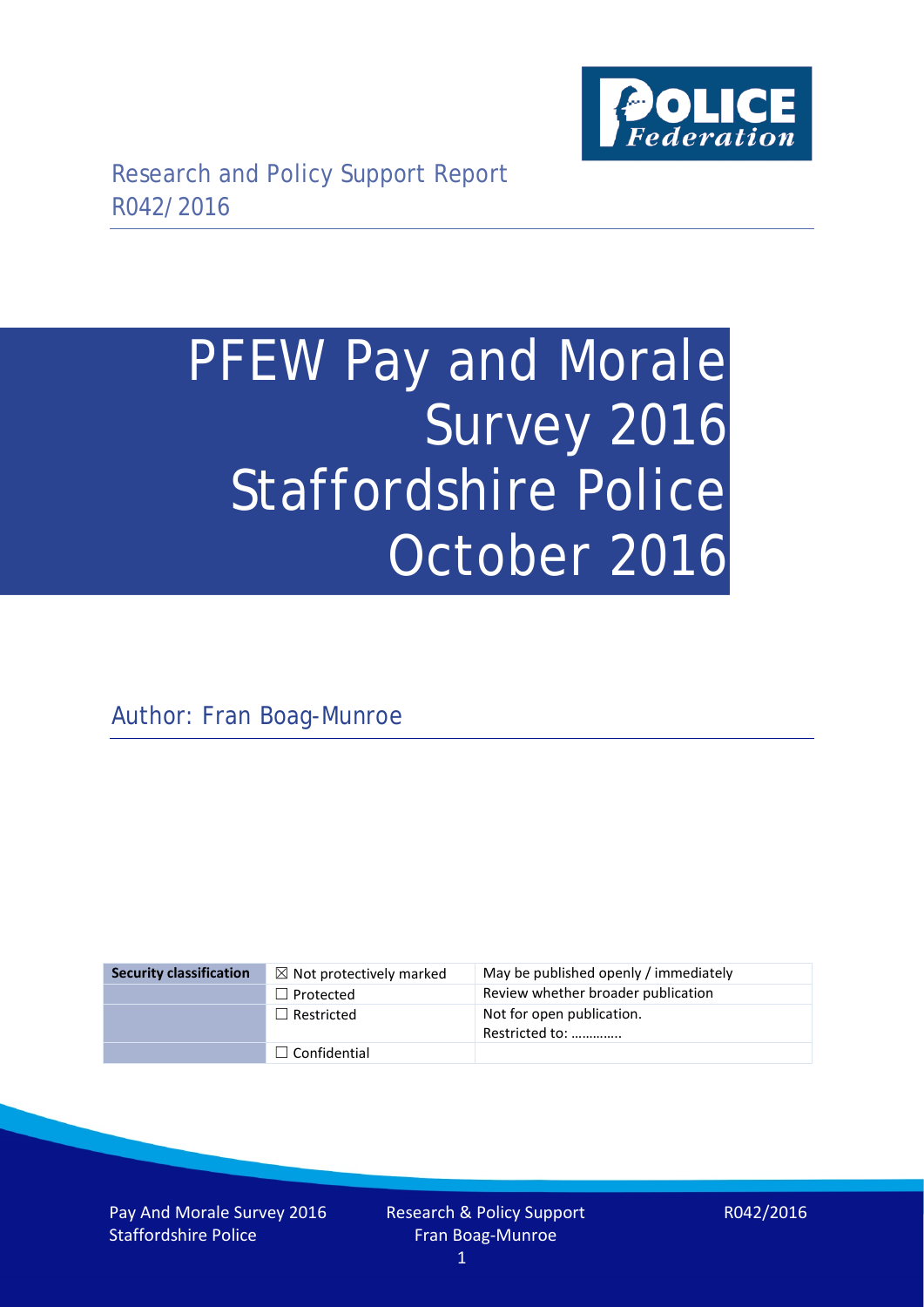## **INTRODUCTION**

This note provides a summary of responses to the PFEW Pay and Morale Survey received from respondents from Staffordshire Police in 2016.

Where appropriate, details of average responses for the police service as a whole are also presented, as well as a ranking of Staffordshire Police compared to other forces. Where rankings are provided, a ranking of 1 represents the force with the highest percentage of respondents expressing a particular attitude or intention, and a ranking of 42 represents the force with the lowest percentage of respondents expressing a particular attitude or intention<sup>[1](#page-1-0)</sup>. One force was excluded from this ranking because the sample size was considered too low to be representative of the force as a whole (<200 responses). Please be aware that the actual differences between individual rank positions may be quite small and, if used, should be interpreted cautiously.

Graphical summaries are also presented which compare the proportion of respondents expressing a particular attitude or intention in each force to the average for the service as a whole. These graphical summaries indicate either 1) that a force has the same proportion of respondents expressing a particular attitude as the national average or lower; 2) that the force has a higher proportion of respondents expressing a particular attitude than the national average; or 3) that the proportion of respondents expressing a particular attitude in a force is 10% or more higher than the national average.

# **RESPONSE RATE AND RESPONDENTS**

239 responses were received from Staffordshire Police, representing a response rate of around 15% (based on March 2016 Home Office figures of officer headcount). The national response rate for the 2016 survey was 35%. Last year's response rate for Staffordshire Police was 25%. Please bear this in mind when making comparisons with last year's findings.

Overall 2% of respondents to the survey declined to state which force they belonged to. The responses from these officers have been included within the national data but are excluded from force-level analysis.

82.4% of responses from Staffordshire Police were received from male officers and 17.6% of responses were from female officers. 82.1% of respondents were Constables, 14.0% were Sergeants and 3.9% were Inspectors or Chief Inspectors.

<span id="page-1-0"></span> $1$  Rankings have been determined at two decimal places.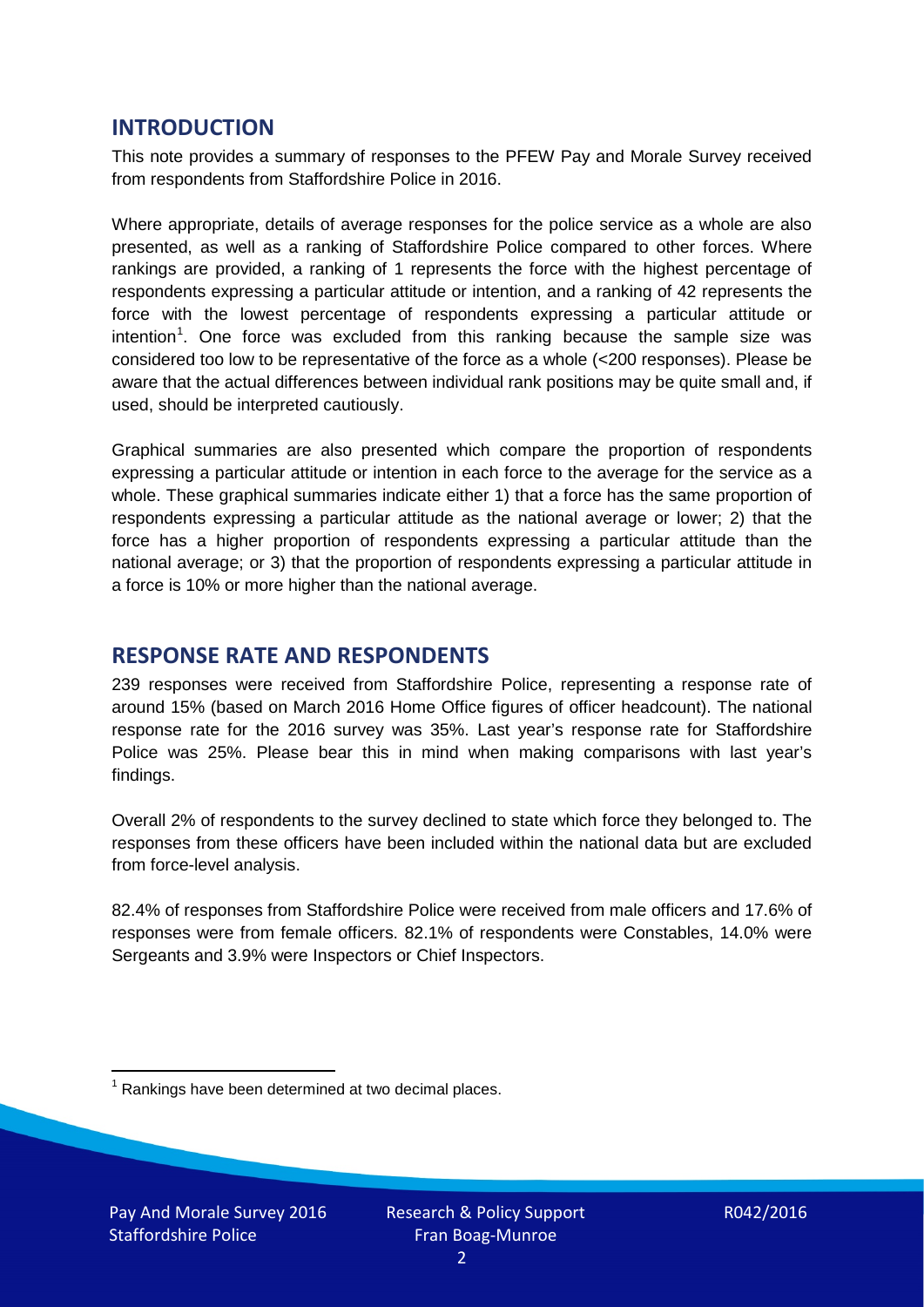# **MORALE**

54.8% of respondents from Staffordshire Police told us that their morale is currently low.

Nationally, the proportion of respondents reporting low personal morale ranges from 72.0% at the top ranking force to 41.9% at the bottom ranking force. In terms of the proportion of respondents with low morale, Staffordshire Police ranks 16 out of 42, meaning that, compared to Staffordshire Police, there are 26 forces with a smaller proportion of respondents reporting low morale.

89.4% of respondents from Staffordshire Police felt that morale within the force is currently low.

Across England and Wales as a whole, the proportion of respondents reporting low force morale ranges from 98.8% at the top ranking force to 74.1% at the bottom ranking force. In terms of the proportion of respondents reporting low force morale, Staffordshire Police ranks 18 out of 42 forces, meaning that there are 24 forces with a smaller proportion of respondents who feel that morale within their force is low.

Comparison of 2016 and 2015 figures for morale in Staffordshire Police are provided in the table below.

|                     | 2016  | 2015  |
|---------------------|-------|-------|
| Low personal morale | 54.8% | 67.4% |
| Low force morale    | 89.4% | 89.9% |

The proportion of respondents in the police service as a whole who said that their morale is low was 55.9%; this compares to 70.1% of respondents to the PFEW Pay and Morale survey in 2016; the proportion of respondents reporting low morale in 2016 was significant smaller than in [2](#page-2-0)015 $^2$ .

The proportion of respondents in the service as a whole who said that morale in their force was low was 89.5%; in 2015, this proportion was 94.6%. Again the difference between 2016 and 2015 was statistically significant<sup>[3](#page-2-1)</sup>.

<span id="page-2-0"></span> $2$ <sup>2</sup> Z= 40.1, p < 0.001

<span id="page-2-1"></span> $3$  Z=25.2, p < 0.001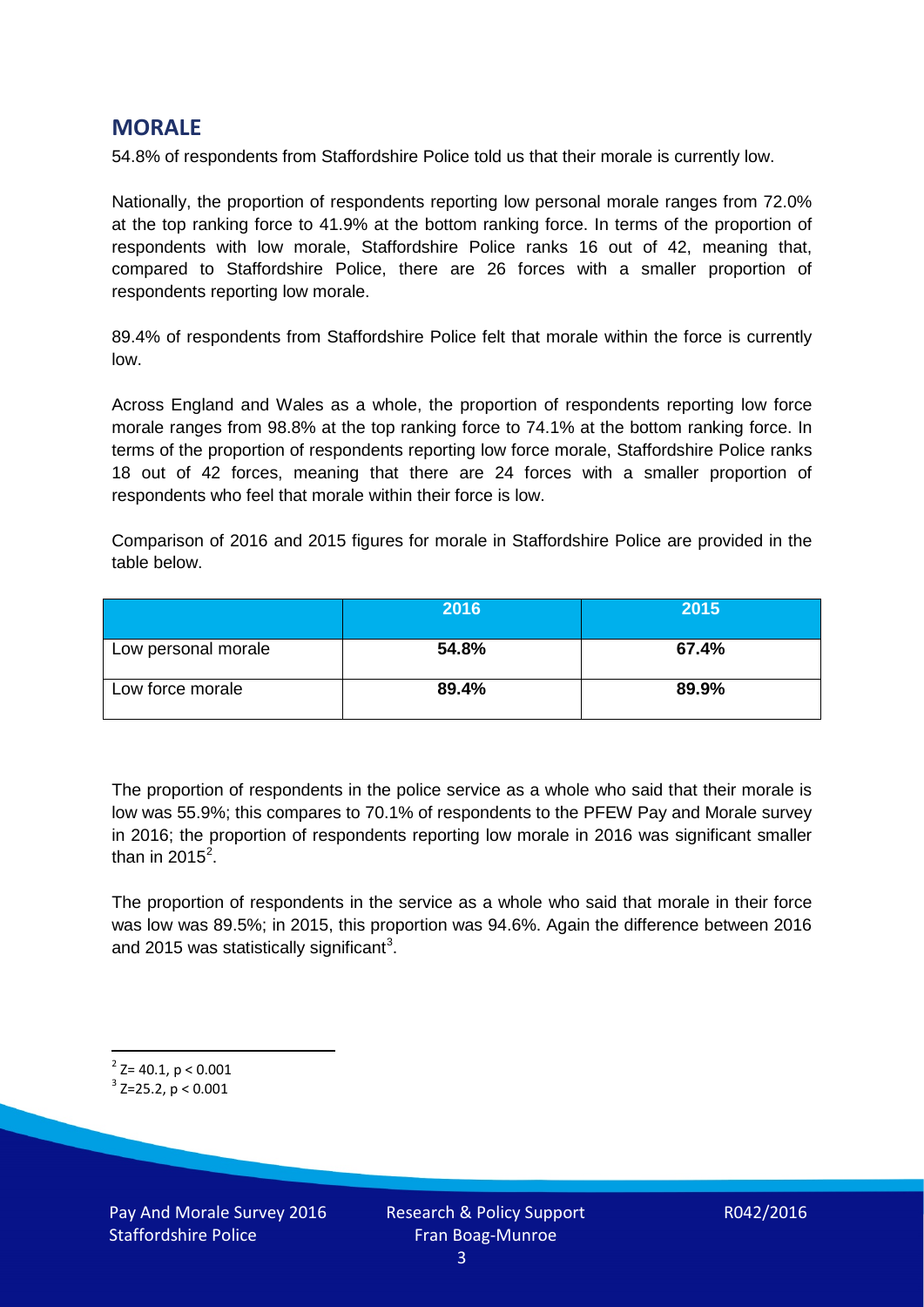*Proportion of respondents reporting low personal morale compared to national average in 2016*



#### *REASONS FOR LOW MORALE*

The survey asked respondents about the factors that had a positive or negative effect on their morale, the table below shows the proportion of respondents in Staffordshire Police who said a particular factor has had a negative effect upon their morale compared to the national average.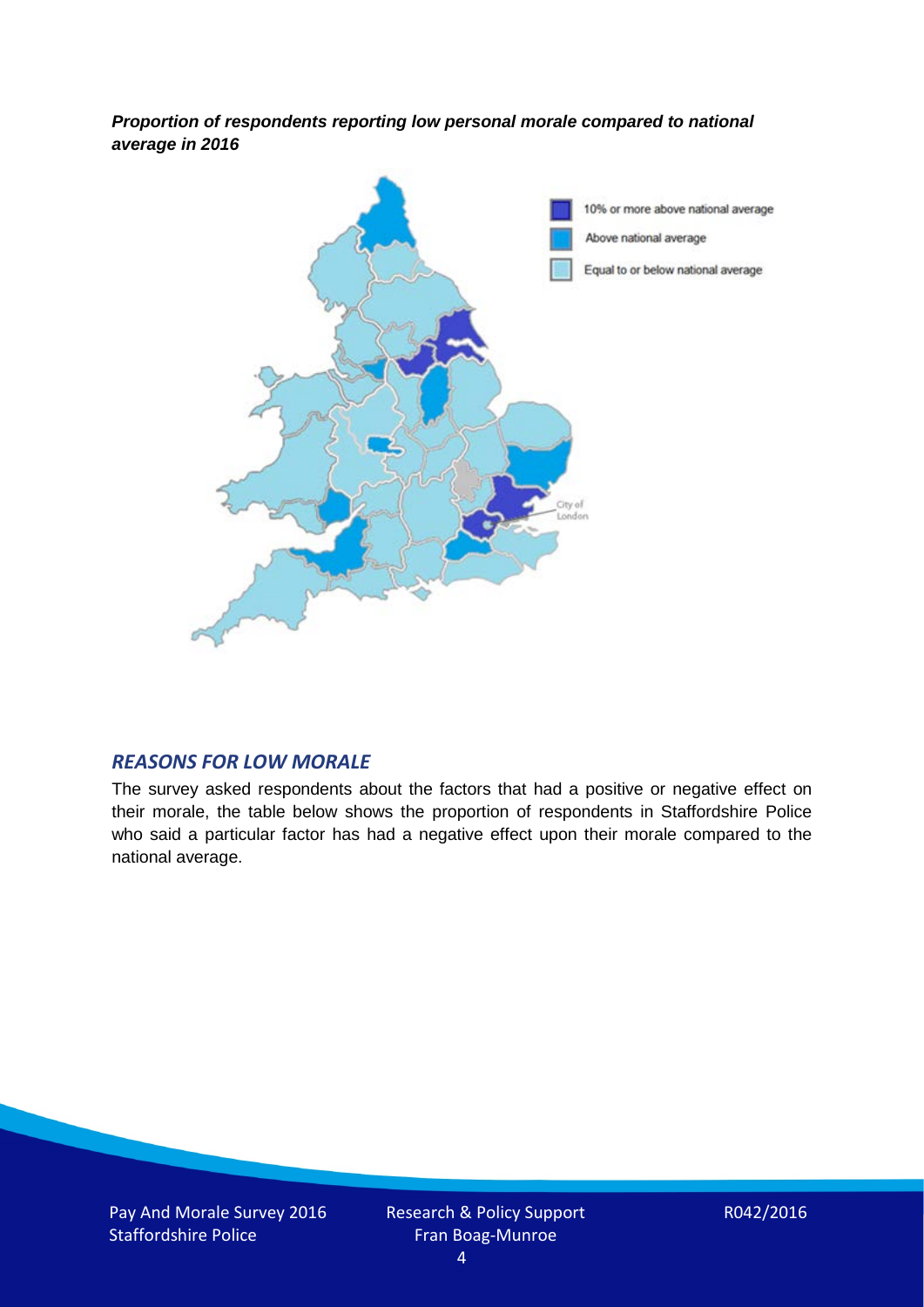| <b>Factor</b>                                  | <b>Negative effect on morale</b><br><b>(Staffordshire Police)</b> | <b>Negative effect on morale</b><br><b>(England and Wales)</b> |
|------------------------------------------------|-------------------------------------------------------------------|----------------------------------------------------------------|
| Pay and benefits (including<br>pension)        | 69.9%                                                             | 70.9%                                                          |
| Day-to-day job role                            | 50.7%                                                             | 39.9%                                                          |
| Workload and responsibilities                  | 61.2%                                                             | 52.4%                                                          |
| Work-life balance                              | 52.1%                                                             | 58.2%                                                          |
| Opportunities for<br>development and promotion | 38.8%                                                             | 49.9%                                                          |
| Health and wellbeing                           | 53.7%                                                             | 54.3%                                                          |
| How the police as a whole<br>are treated       | 82.6%                                                             | 84.2%                                                          |
| Treatment by senior<br>managers                | 41.1%                                                             | 42.1%                                                          |

# **ATTITUDES TOWARDS THE POLICE**

68.5% of respondents from Staffordshire Police said that they would not recommend joining the police to others.

Nationally, the proportion of respondents who said that they would not recommend joining the police to others ranges from 78.6% in the top ranking force to 55.4% in the bottom ranking force. Compared to the other forces in England and Wales, Staffordshire Police ranks 22 out of 42; there are therefore 20 forces with a smaller proportion of respondents who say that they would not recommend joining the police to others.

62.4% of respondents from Staffordshire Police said that they did not feel valued within the police.

The proportion of respondents who did not feel valued ranges from 79.2% in the top ranking force to 53.1% in the bottom ranking force. In terms of the proportion of respondents who did not feel valued within the police, Staffordshire Police ranks 26 out of 42; there are 16 forces with a smaller proportion of respondents who did not feel valued.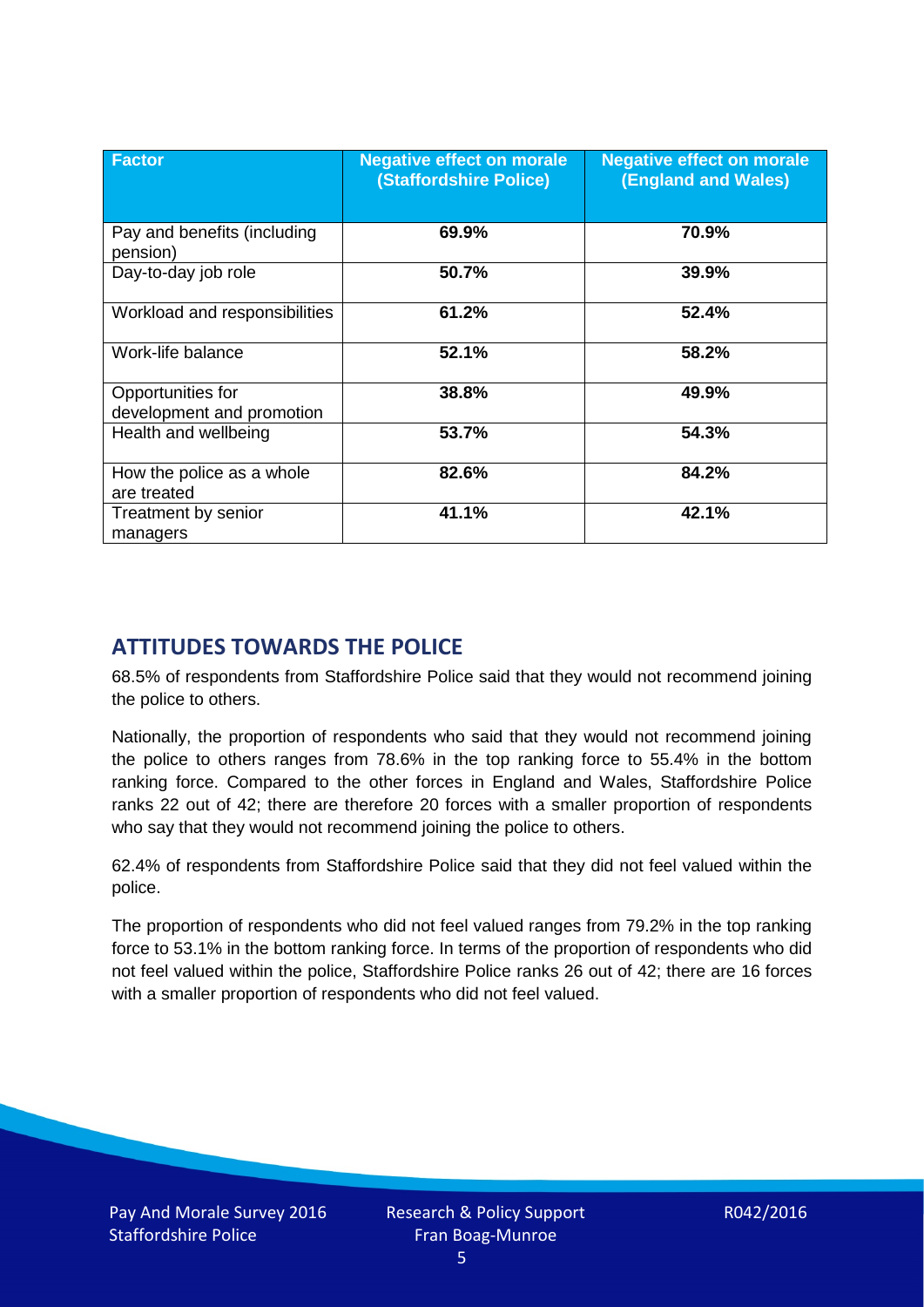|                                                           | 2016  | 2015  |
|-----------------------------------------------------------|-------|-------|
| would<br>not<br>recommend joining<br>the police to others | 68.5% | 74.9% |
| I do not feel valued<br>in the police                     | 62.4% | 67.4% |

For the service as a whole, the proportion of respondents in 2016 who said that they would not recommend joining the police to others was 69.9%. In 2015, 76.3% of respondents said that they would not recommend joining the police. The difference between 2016 and 2015 is statistically significant<sup>[4](#page-5-0)</sup>.

Across the police service as a whole, 67.3% of respondents said that they did not feel valued; compared to 74.7% of respondents in last year's survey. A significantly smaller proportion of respondents did not feel valued this year compared to 201[5](#page-5-1)<sup>5</sup>.

#### *Proportion of respondents who would not recommend the police to others compared to national average in 2016*



<span id="page-5-1"></span><span id="page-5-0"></span> $4$  Z = 19.6, p < 0.001  $5$  Z = 22.1, p < 0.001

Pay And Morale Survey 2016 Staffordshire Police

Research & Policy Support Fran Boag-Munroe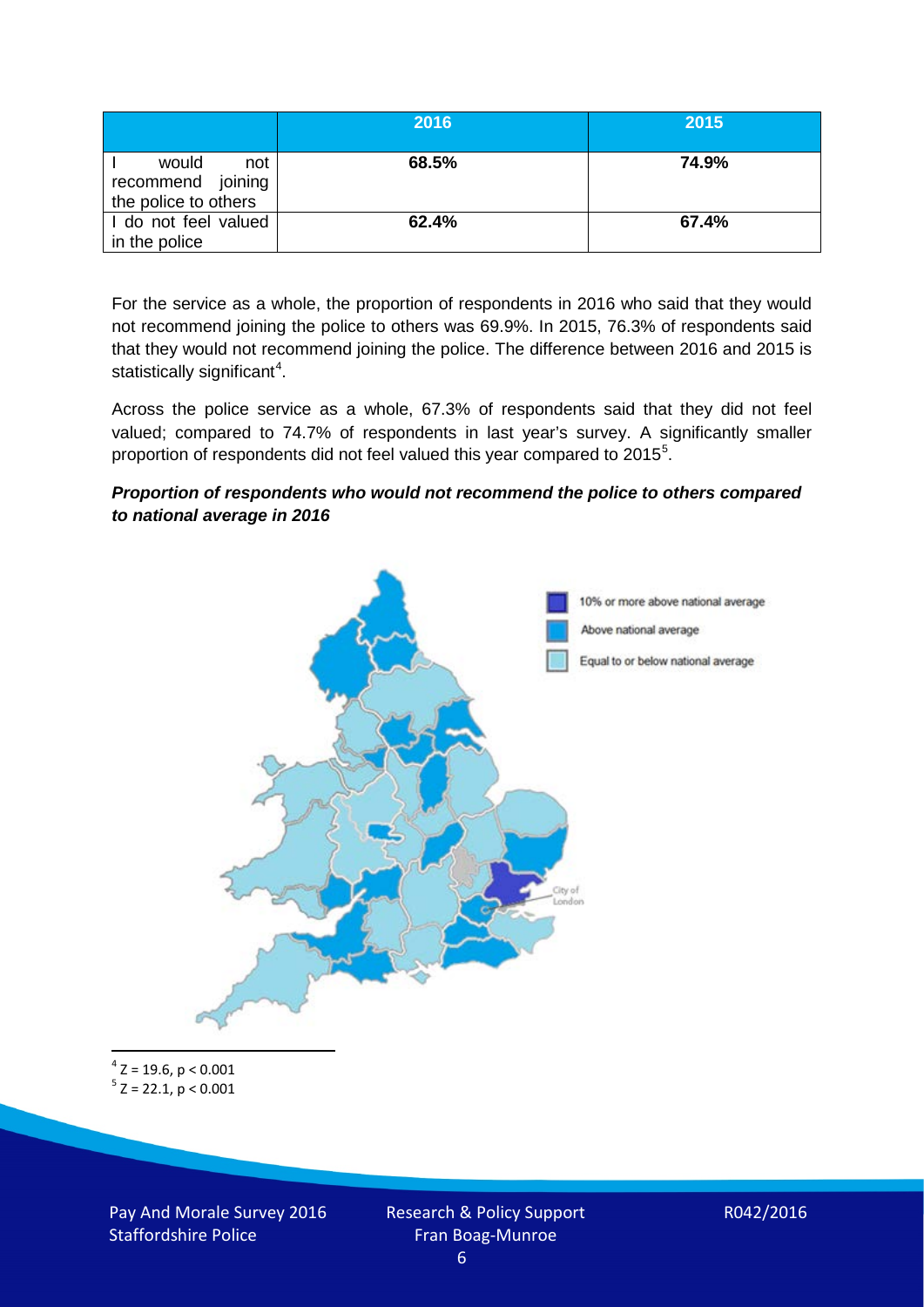# **INTENTION TO LEAVE**

6.5% of respondents from Staffordshire Police told us that they intend to leave the police service within two years. A further 15.7% of respondents said that they currently do not know what their intentions are with regards to staying in or leaving the police.

The proportion of respondents who planned to leave the police ranged from 21.5% at the top ranking force to 4.5% at the bottom ranking force. In terms of the proportion of respondents intending to leave, Staffordshire Police ranks 40 out of 42 forces, meaning that there are 2 forces with a smaller proportion of respondents intending to leave within two years.

Comparison of 2016 and 2015 figures for intention to leave in Staffordshire Police are provided in the table below.

|                                                | 2016 | 2015  |
|------------------------------------------------|------|-------|
| Intend to leave the police<br>within two years | 6.5% | 12.3% |

For the service as a whole, 11.8% of respondents planned to leave the police service within two years; in 2015, 15.6% of respondents said that they intended to leave within two years. A significantly smaller proportion of respondents intended to leave the police service in 2015 compared to 201[6](#page-6-0)<sup>6</sup>.

<span id="page-6-0"></span> $6$  Z = 15.2, p < 0.001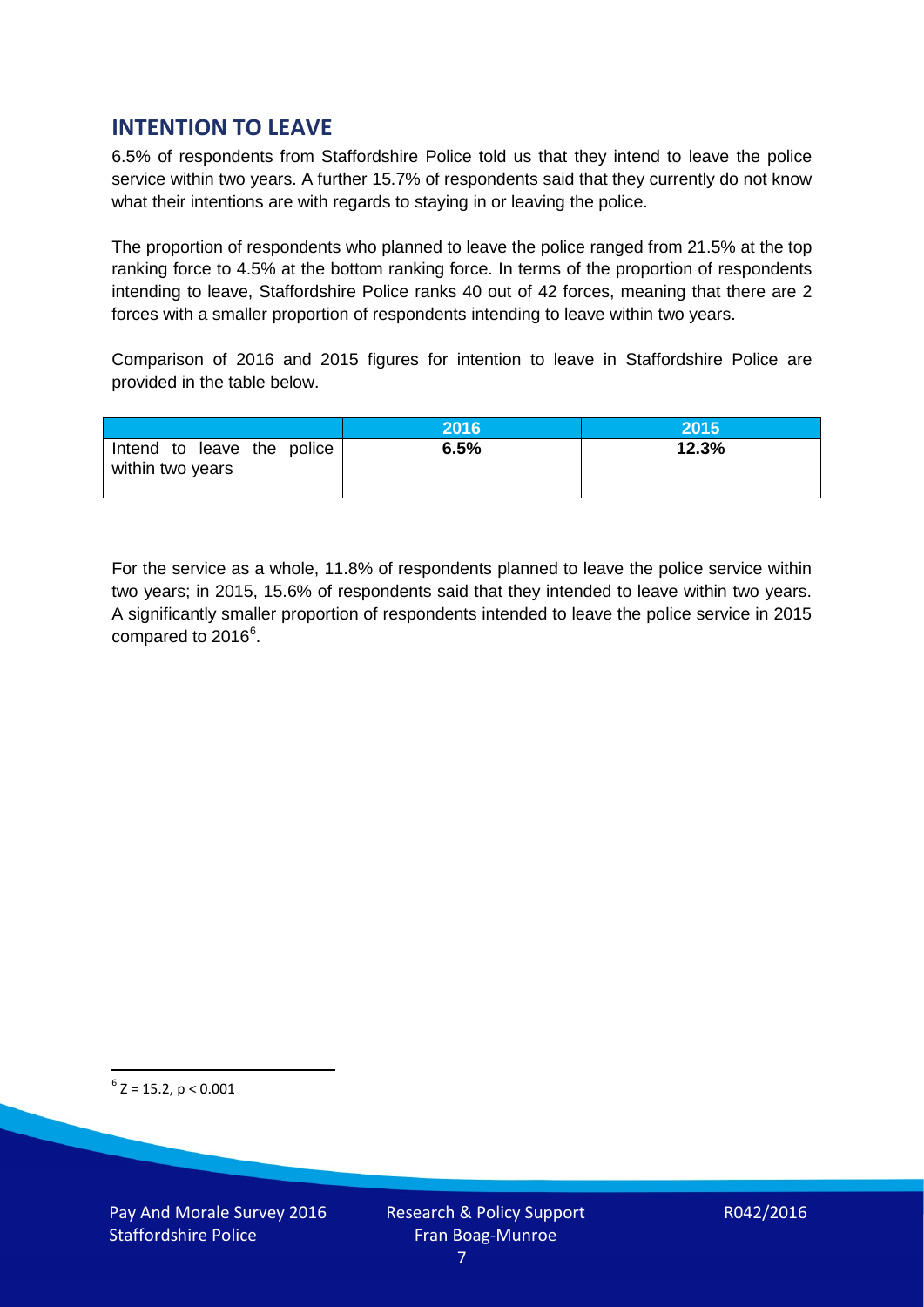*Proportion of respondents intending to leave the police within two years compared to national average in 2016*



### *REASONS FOR INTENDING TO LEAVE THE POLICE SERVICE*

Respondents who had said they intended to leave were asked to indicate the reasons behind this intention. The table below shows the proportion of respondents in Staffordshire Police who said that a particular factor has had a major effect on their intention to leave, compared to the national average.

Please be aware that respondents were able to choose more than one option therefore the figures provide below will not add up to 100%.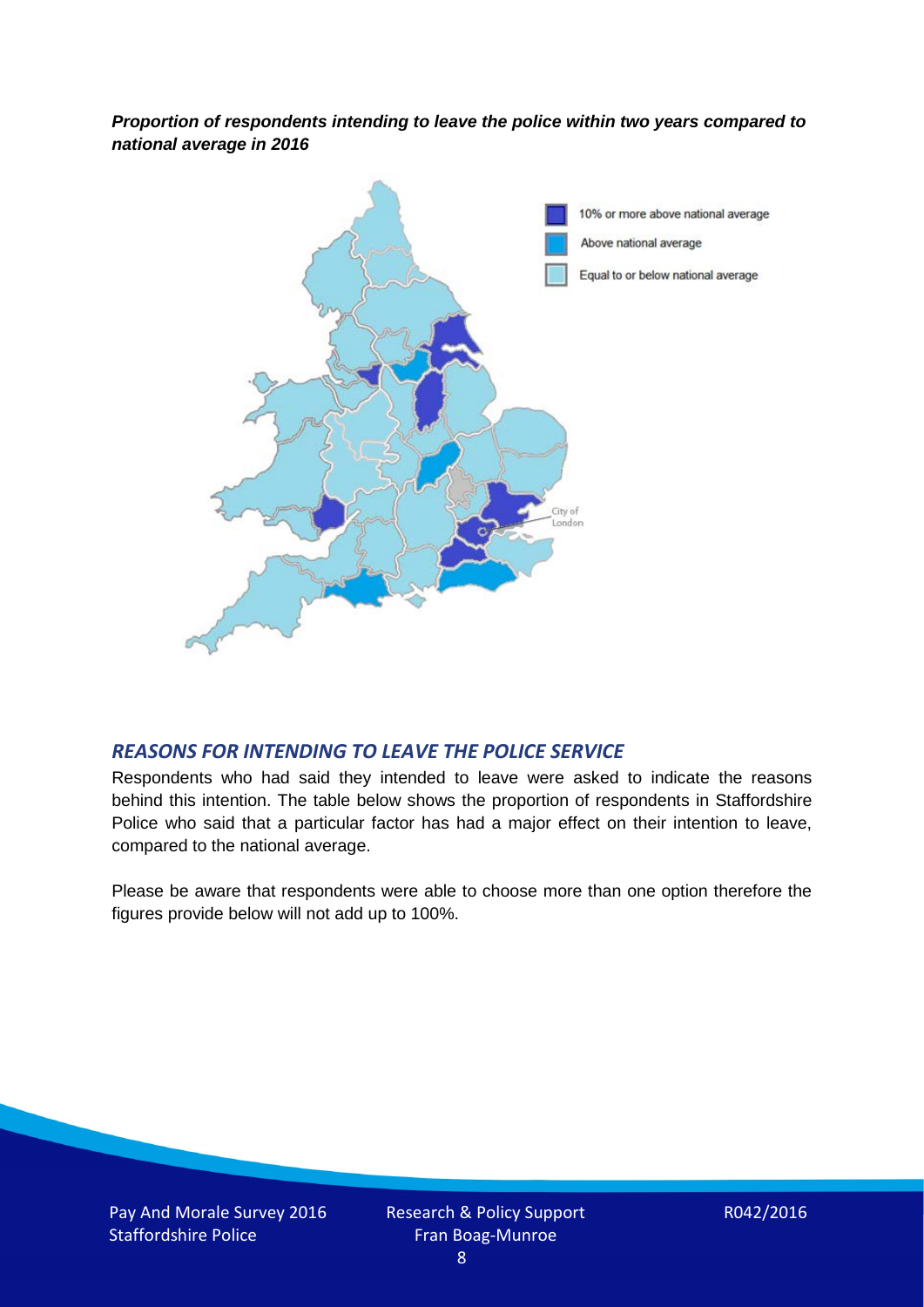| <b>Factor</b>                                          | Major effect on intention to<br><b>leave (Staffordshire Police)</b> | <b>Major effect on intention to</b><br><b>leave (England and Wales)</b> |
|--------------------------------------------------------|---------------------------------------------------------------------|-------------------------------------------------------------------------|
| The impact of your job on<br>your family/personal life | 64.3%                                                               | 57.2%                                                                   |
| Your morale                                            | 78.6%                                                               | 81.7%                                                                   |
| Your opportunities for<br>development and promotion    | 50.0%                                                               | 49.1%                                                                   |
| Your pay and benefits                                  | 42.9%                                                               | 67.6%                                                                   |
| Better job opportunities<br>outside of the Police      | 64.3%                                                               | 59.2%                                                                   |
| The impact of the job on your<br>health and wellbeing  | 71.4%                                                               | 69.4%                                                                   |
| Dissatisfaction with your day-<br>to-day job role      | 35.7%                                                               | 43.6%                                                                   |
| Your workload and<br>responsibilities                  | 35.7%                                                               | 41.8%                                                                   |
| How the police was a whole<br>are treated              | 64.3%                                                               | 77.6%                                                                   |
| Your treatment by senior<br>managers                   | 42.9%                                                               | 43.7%                                                                   |

# **PAY AND BENEFITS**

74.1% of respondents from Staffordshire Police told us that they do not feel that they are paid fairly for the responsibilities they have within their job.

Across England and Wales, the proportion of respondents who feel that they are not paid fairly for their responsibilities ranges from 80.8% at the top ranking force to 63.0% at the bottom ranking force. Staffordshire Police ranks 16 out of 42 forces; there are 26 forces with a smaller proportion of respondents who say that they are not fairly paid for the responsibilities within their job.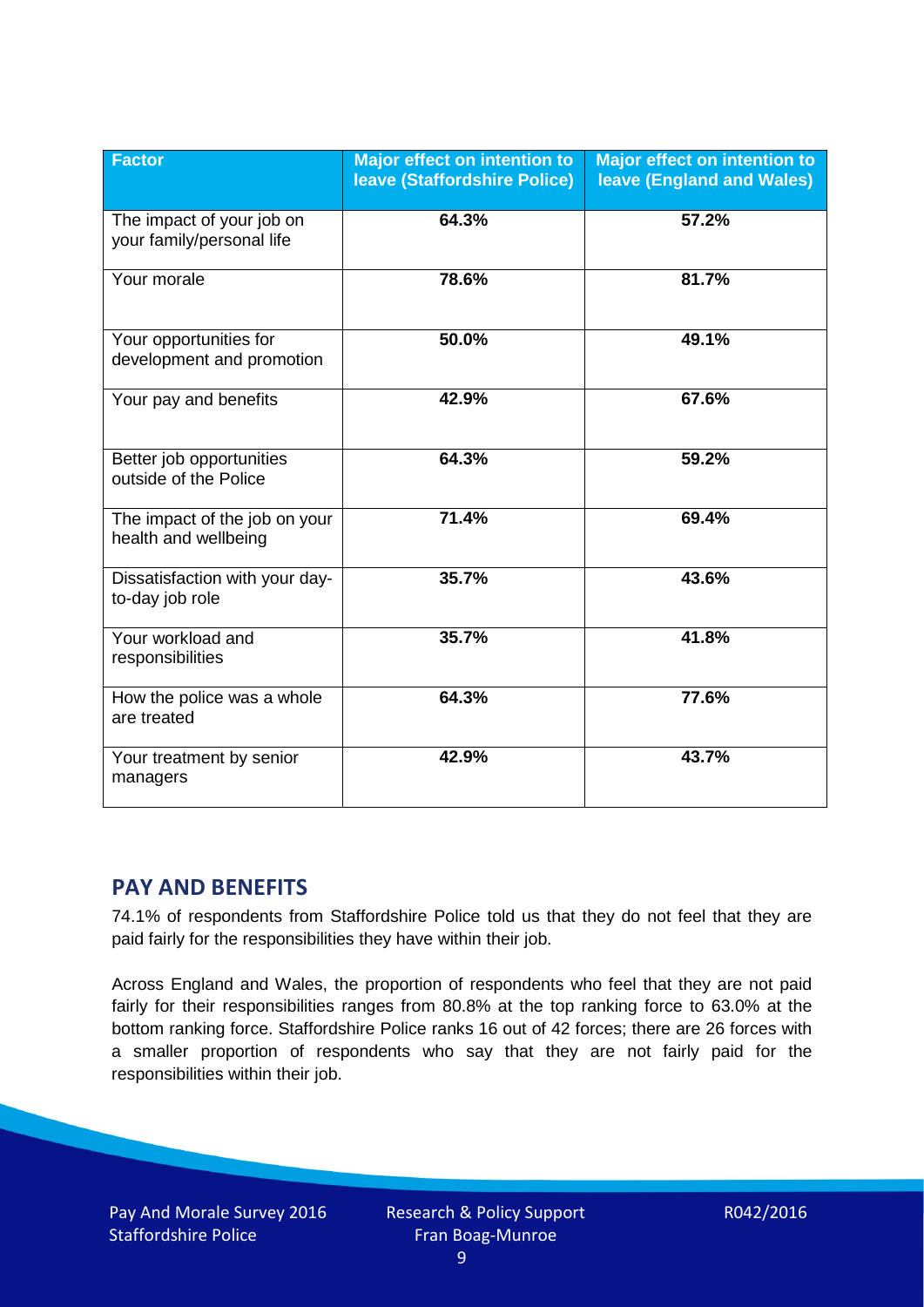65.4% of respondents from Staffordshire Police said that they are dissatisfied with their overall remuneration (including basic pay and allowances) and 60.5% said that they are dissatisfied with their pensions.

Nationally, The proportion of respondents who are dissatisfied with their overall remuneration ranges from 74.2% at the top ranking force to 50.9% at the bottom ranking force. In terms of respondents reporting dissatisfaction with their remuneration, Staffordshire Police ranks 19 out of 42 forces, meaning that there are 23 forces with a smaller proportion of respondents who are dissatisfied with their remuneration.

Pension dissatisfaction ranges from 71.5% at the top ranking force to 55.5% at the bottom ranking force. Staffordshire Police ranks 34 out of 42 forces for this indicator; therefore there are 8 forces with a smaller proportion of respondents who are dissatisfied with their pension.

|                                                                         | 2016  | 2015  |
|-------------------------------------------------------------------------|-------|-------|
| Do not feel fairly paid for the<br>responsibilities within their<br>job | 74.1% | 71.8% |
| Dissatisfied with total<br>remuneration                                 | 65.4% | 64.3% |
| Dissatisfied with pension                                               | 60.5% | 61.2% |

Nationally, 74.4% of respondents said that they were not paid fairly for the responsibilities they have within their job; this proportion was 70.3% in 2015. A significantly larger proportion of respondents said that they were not paid fairly for their responsibilities this year compared to last year<sup>[7](#page-9-0)</sup>.

The proportion of respondents across the police service as a whole who were dissatisfied with their remuneration was 66.7%; this compares to 62.7% in 2015. The difference between the proportion of respondents who were dissatisfied with their overall remuneration in 2016 and 2015 was statistically significant<sup>[8](#page-9-1)</sup>.

<span id="page-9-1"></span><span id="page-9-0"></span> $^7$  Z=12.5, p < 0.001<br> $^8$  Z = 11.4, p < 0.001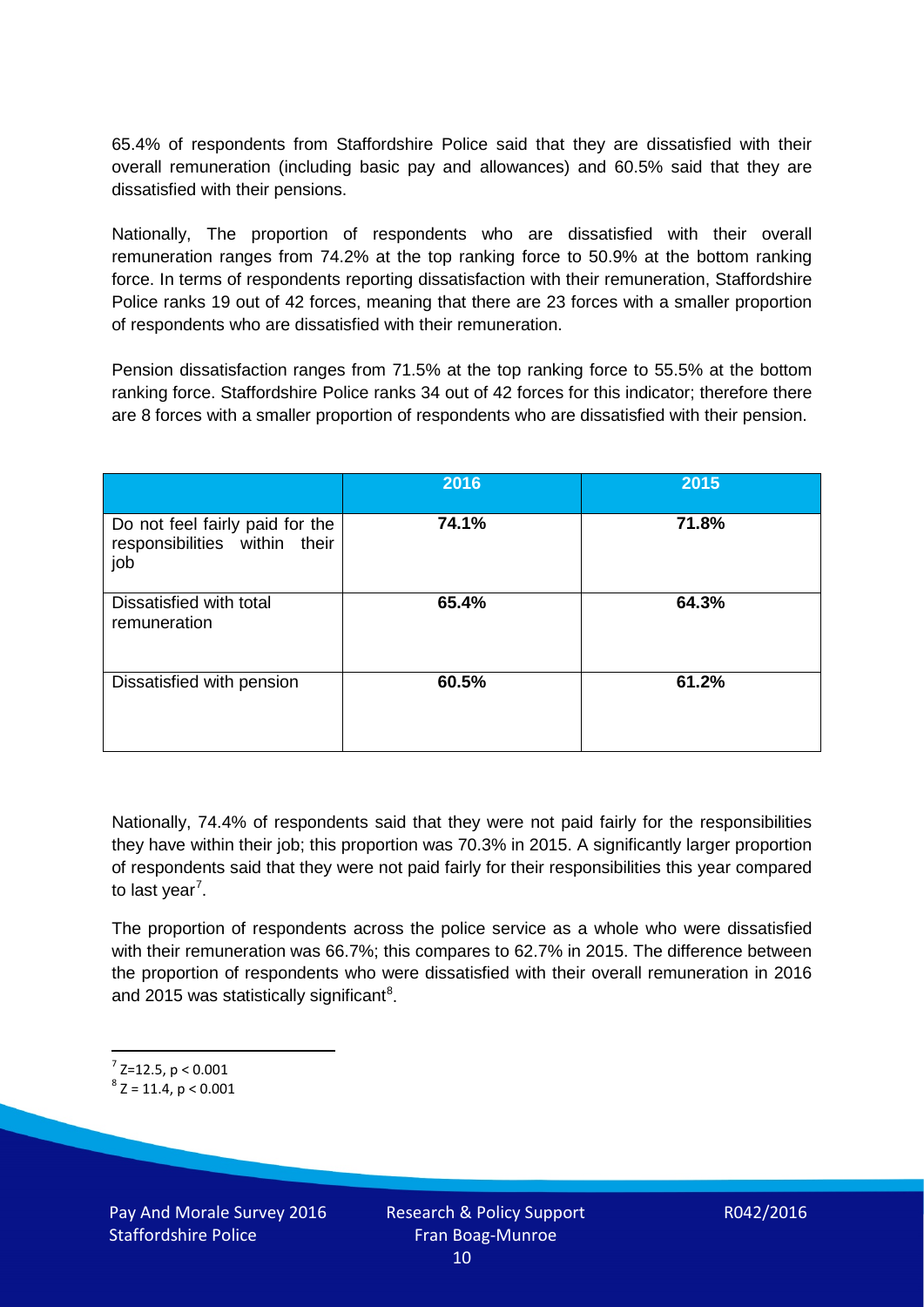Across England and Wales, the proportion of respondents who were dissatisfied with their pension in 2016 was 66.6%; this proportion was 68.9% in 2015. A significantly smaller proportion of respondents were dissatisfied with their pension this year compared to last year<sup>[9](#page-10-0)</sup>.

#### *Proportion of respondents who do not feel fairly paid for the responsibilities within their job compared to national average in 2016*



<span id="page-10-0"></span> $9^9$  Z = 6.7 p < 0.001